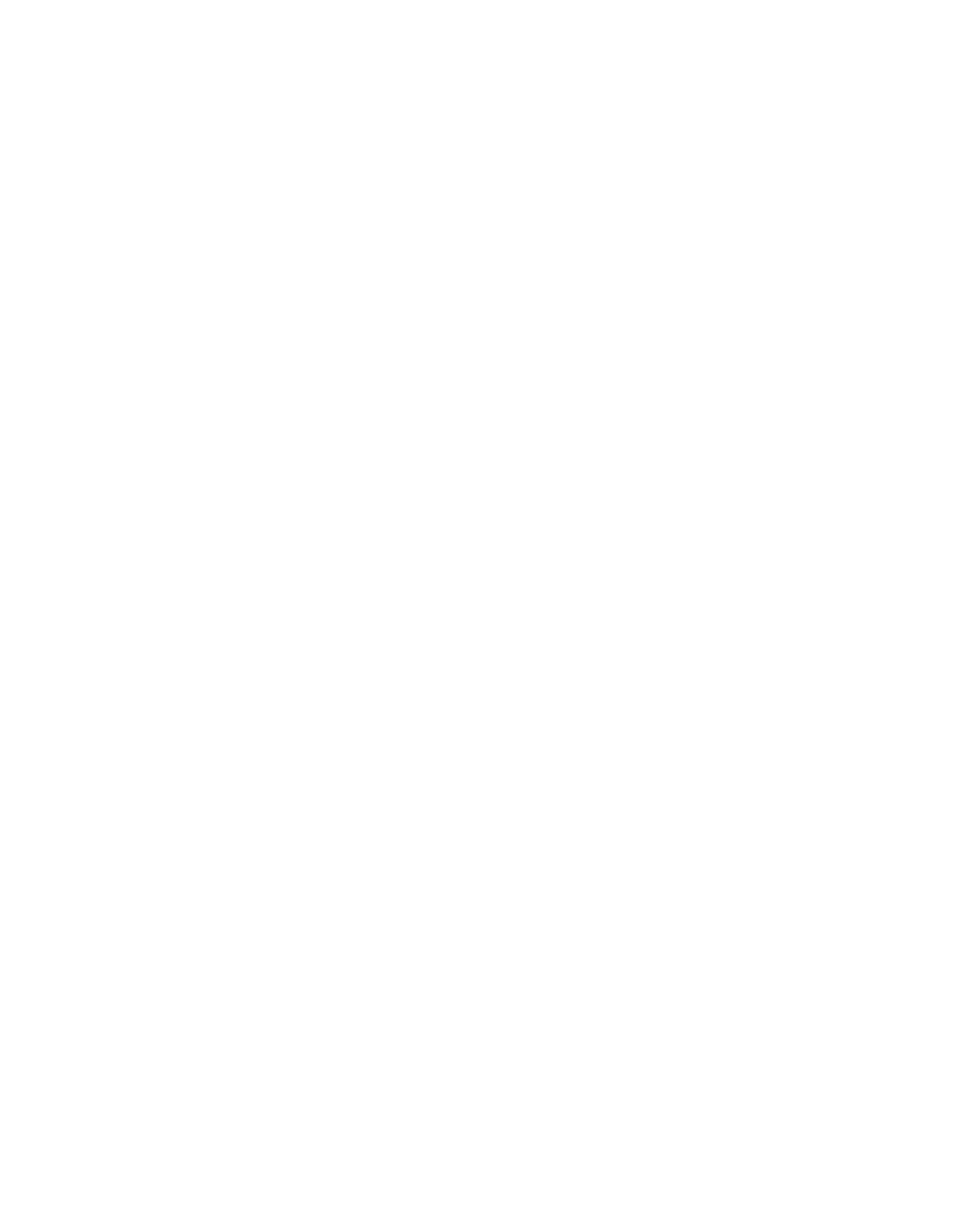**Neural Smithing**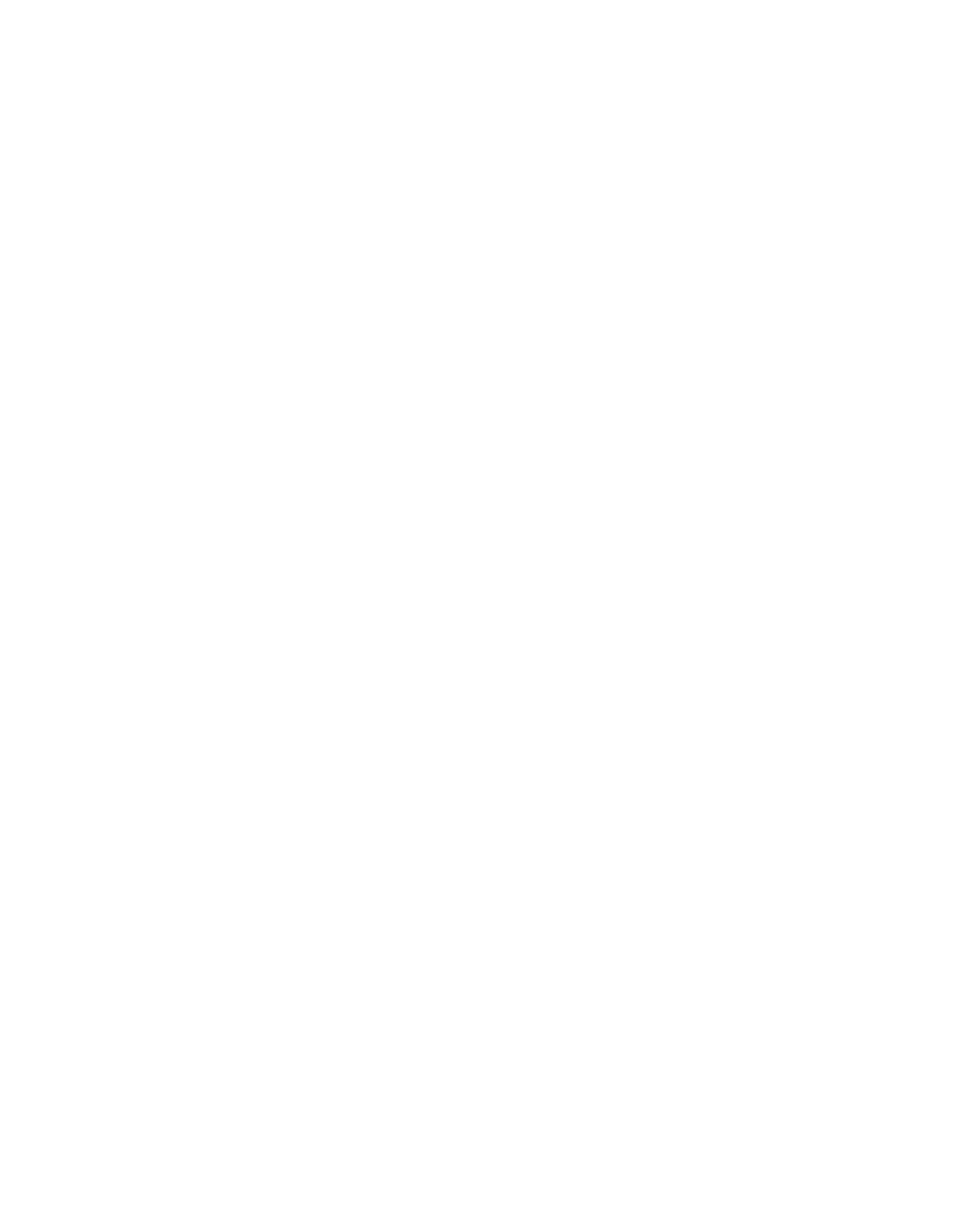## 1 **Introduction**

Artificial neural networks are nonlinear mapping systems whose structure is loosely based [on principles observed in the nervous systems of humans and animals. The major parts of](#page--1-0) a real neuron include (see figure 1.1) a branching dendritic tree that contacts and collects signals from other neurons, a cell body that integrates the signals and generates a response, and a branching axon that distributes the response to other neurons. The response of each neuron is a nonlinear function of its inputs and internal state. It is thought to be largely determined by the input connection strengths. Real neurons are more complex than this, of course, but still simple in comparison to the entire brain. The interesting idea is that massive systems of simple units linked together in appropriate ways can generate many complex and interesting behaviors.

Artificial neural networks are loosely based on these ideas. In general terms, an artificial neural network consists of a large number of simple processors linked by weighted connections. By analogy, the processing units may be called neurons. Each unit receives inputs from many other nodes and generates a single scalar output that depends only on locally available information, either stored internally or arriving via the weighted connections. The output is distributed to and acts as an input to other processing nodes.

By itself, a single processing element is not very powerful; the power of the system emerges from the combination of many units in a network. A network is specialized to implement different functions by varying the connection topology and values of the connecting weights. Depending on the connections, many complex functions can be realized. In fact, it has been shown that a sufficiently large network with an appropriate structure and properly chosen weights can approximate with arbitrary accuracy any function satisfying certain broad constraints.

In many networks, the processing units have responses like (see figure 1.1b)

$$
y = f\left(\sum_{k} w_k x_k\right) \tag{1.1}
$$

where  $x_k$  are the output signals of other nodes or external system inputs,  $w_k$  are the weights of the connecting links, and  $f(\cdot)$  is a simple nonlinear function. Here, the unit computes a weighted linear combination of its inputs and passes this through the nonlinearity *f* to produce a scalar output. In general, *f* is a bounded nondecreasing nonlinear function such as the *sigmoid* function (figure 1.2)

$$
f(\mu) = \frac{1}{1 + e^{-\mu}}.
$$
 (the sigmoid)

The tanh and step functions are other common choices. *f* is sometimes called the *squashing function* because it limits very large positive or negative values. The term *perceptron*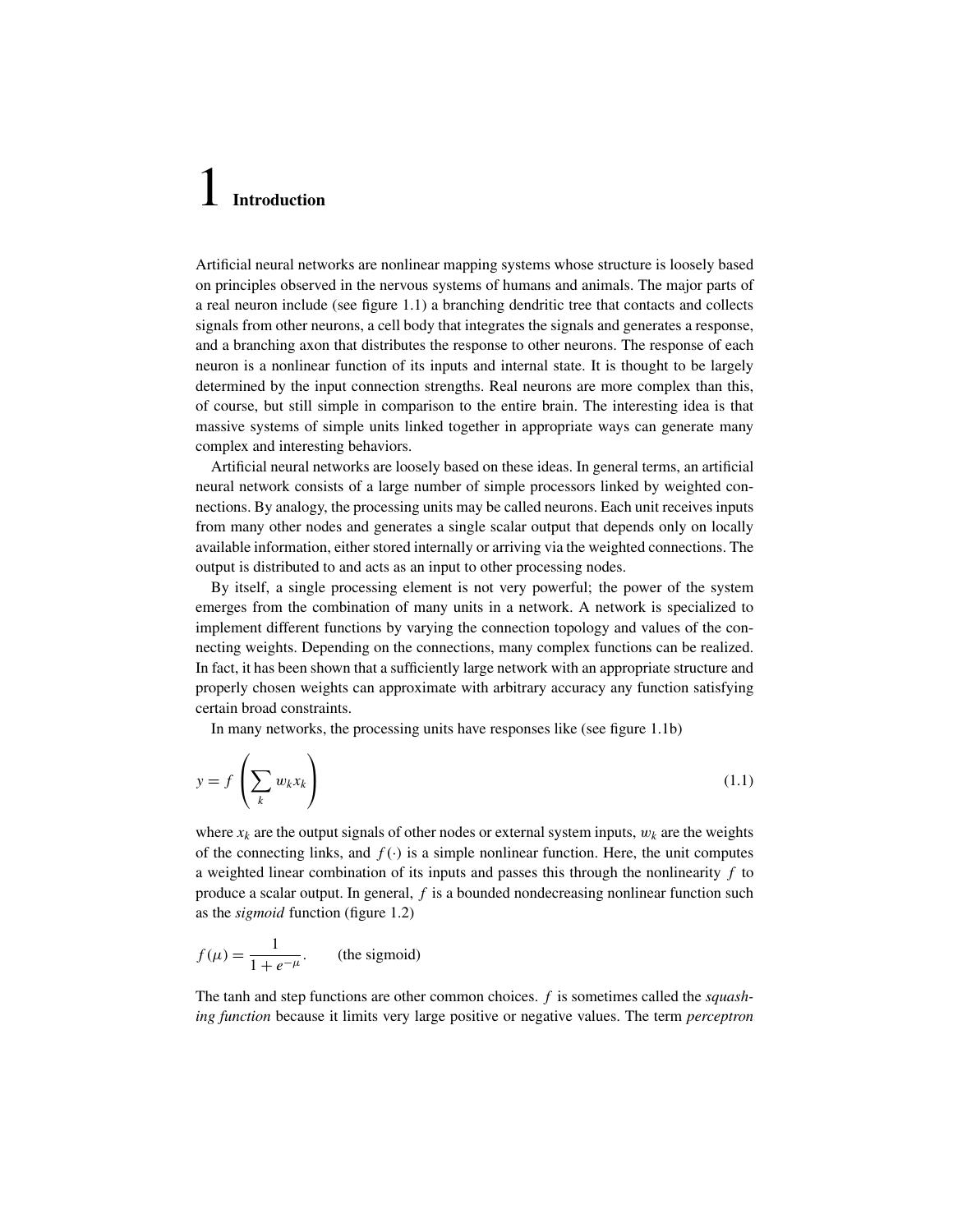

## **Figure 1.1**

(a) A real neuron collects input signals from other neurons through a dendritic tree, integrates the information, and distributes its response to other neurons via the axon. (b) An artificial neuron model.

is commonly used to refer to any feedforward network of nodes with responses like equation 1.1.

A network can have arbitrary structure, but layered architectures are very popular. The multilayer perceptron (figure 1.3) is widely used. In this structure, units are arranged in layers and connected so that units in layer *L* receive inputs from the preceding layer *L* − 1 and send outputs to the following layer  $L + 1$ . External inputs are applied at the first layer and system outputs are taken at the last layer. Internal layers not observable from the inputs or outputs are called *hidden* layers. The simplest networks have just one active layer, the output units. (By convention, inputs are not counted as an active layer since they do no processing.) Single-layer networks are less powerful than multilayer circuits so applications are relatively limited.

The network in figure 1.3 has a *feedforward* structure, meaning there are no connection loops that would allow outputs to feed back to their inputs (perhaps indirectly) and change the output at a later time. The network implements a static mapping that depends only on its present inputs and is independent of previous system states. Although recurrent networks